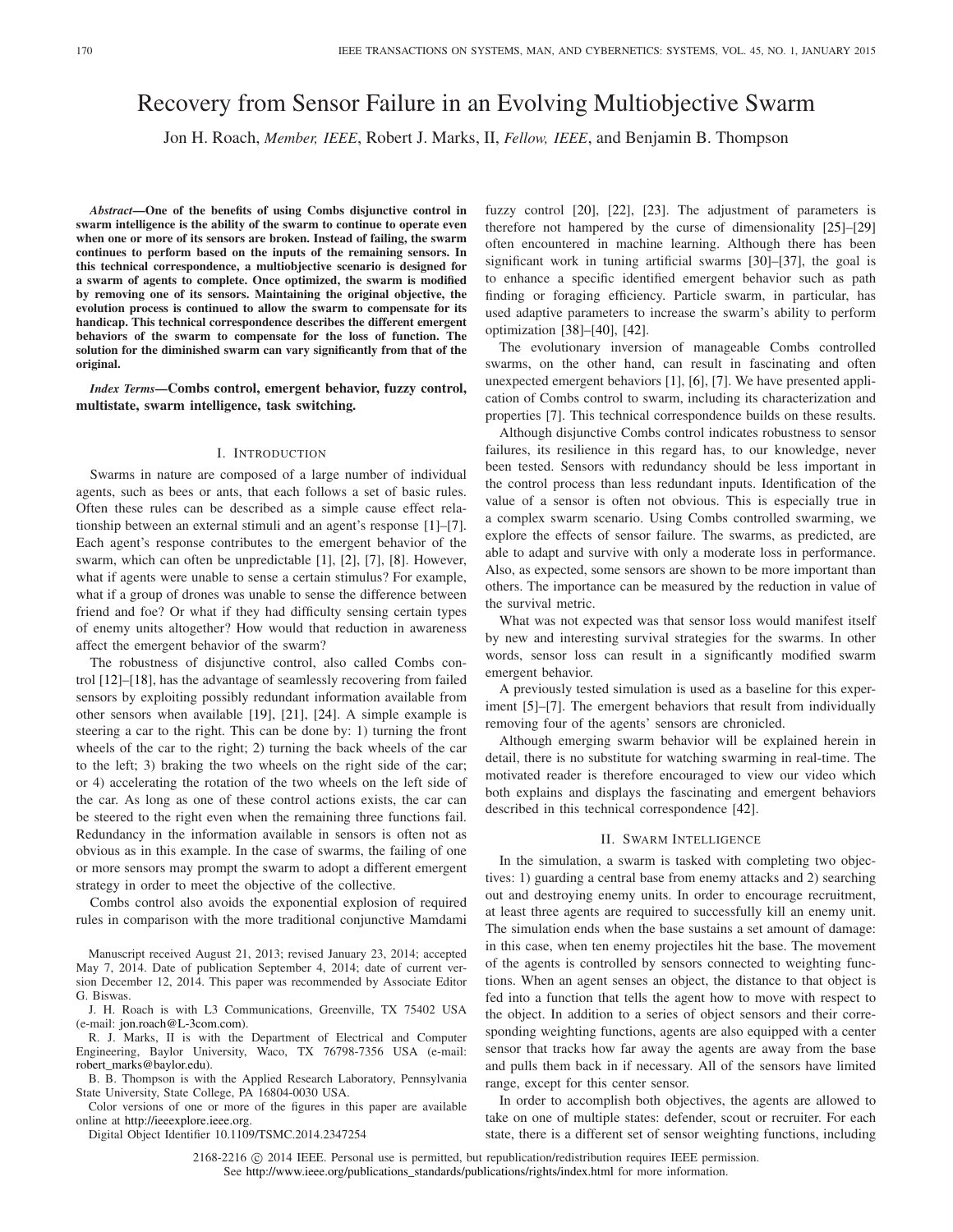the center sensor functions. When an object switches states, it is changing the set of rules that it follows. Since the swarm needs to dynamically adjust its resources, the agents are able to switch between states using threshold functions. If an object senses there are too many agents working on the same task, or too few, the agents are able to change states or request other agents to change states as necessary. How the agents make this decision is determined by a threshold value. Each weighting function and threshold is an adjustable parameter that represents a rule that the agents follow. These rules are optimized through the use of an evolutionary learning algorithm. This technical correspondence discusses what happens when one of these rules is removed from the swarm's decision making.

## III. EVOLUTION PROCESS

A predatory swarm's performance can be maximized using an evolutionary learning algorithm [9], [10], [12], [18], [19], [21]. Performance is measured by tracking the number of enemy kills and the swarms' fitness scores. Each swarm is assigned a fitness score, which is equal to the time survived, multiplied by the percentage of surviving agents within the field of play *(P*agents*)*, multiplied by an efficiency factor, *E,* that represents the reduction of the distance traveled by the swarm, as shown

$$
F = \text{Time} * P_{\text{agents}} * E * C \tag{1}
$$

where  $E$  is the efficiency factor and  $C$  is a constant.

An initial random population of teams, each represented by a set of weighting functions and thresholds, is evolved by simulating the scenario with each member of the population and comparing the results. Teams with higher kill totals and fitness scores survive and advance to the next generation of evolution, while the poorer teams are removed. Each surviving team is copied and mutated by adding random Gaussian noise to the weights and thresholds. For weights with values ranging from negative five to five, the standard deviation of the Gaussian noise added is approximately 1.25. This algorithm allows the population of swarms to learn which rules and strategies successfully accomplished both objectives of attacking and defending [14], [35], [37], [43]–[46]. This process is repeated for approximately 800 generations, resulting in a set of weights that were optimized for the given scenario. A brief description of the emergent behaviors is given below.

To accomplish the first objective of defense, defenders learn to loosely circle the base and intercept enemy projectiles by moving between them and the base. If the number of defenders drops too low, nearby scouts switch tasks to help defend the base. For the second objective, scouts learn to spread out from the base and from each other while looking for enemy units. When an agent finds an enemy, it transforms into a recruiter and return to base. At the base and along the way, scouts join the recruiters until the recruiter senses that the group is strong enough to destroy the enemy unit. The recruiter leads the group back to the enemy in order to eliminate the enemy. Any surviving agents in the group then go back to exploring the map for enemies.

Now that we have a solution for the multitask scenario, our next step is to begin disabling sensors one at a time in order to determine how the failure of one of the sensors will impact the emergent behavior of the swarms. The first sensor that is removed for each swarm agent is the projectile sensor. This sensor is used by defending agents to see incoming enemy projectiles that are headed toward to friendly base. Defenders are normally able to intercept the projectiles. We want to see what would happen if the defenders are no longer able to sense these projectiles. The population of swarms that were evolved



Fig. 1. Results of the evolution before and after breaking the four sensors are shown here. Before generation 200, the swarm is evolving with all of its sensors. At the discontinuity, the graph splits to represent the fitness scores after the removal of the sensors. The swarm performs well with its projectile and base sensors removed and okay without its group sensor, but very poorly when the center sensor is disabled.

with all of their sensors intact is used as the initial population for a second round of evolution without this projectile sensor.

This process is then repeated for another failed sensor. The projectile sensor is turned back on and the group sensor is removed. The group sensor allows the agents to track how many other agents are nearby. This is used in recruitment since it allows the recruiting agents to know if they have enough friendly agents around them to destroy an enemy unit. The evolving population is reset to the initial group of teams that are evolved with all their sensors and the evolutionary algorithm is run again. This is repeated two more times: once with the center sensor broken and again without the base sensor.

#### IV. RESULTS

Fitness scores for each of the four evolutionary cycles are shown in Fig. 1. In each case, the fitness scores are lower with the sensor removed. However, these scores do improve over time as the swarms' weights are adjusted to maximize the use of the remaining sensors the swarms did have. Even though handicapped, in some cases a swarm is still able to achieve scores almost as high as a swarm with all sensors available. One of the main differences in emergent behaviors that developed is how the defending agents guarded the base. These strategies are depicted in Fig. 2.

Combs control subjects each sensor to a nonlinear actuator who shapes are determined through the evolutionary process. Examples of actuator nonlinearities are illustrated Fig. 3. The actuator outputs are aggregated to determine agent action [7].

# *A. Projectile Sensor*

Removing the projectile sensor does not greatly affect the fitness scores, which drop slightly compared to the results of the previous evolution. This is because the swarms are able to adapt to the loss of the sensor and still accomplish their objectives similarly to before. With the sensor, defending agents circling the base are attracted to projectiles and move in for the kill. Without the sensor, defenders are unable to see the projectiles. The swarm's solution is to make its circling behavior tighter and faster. By rapidly circling around the base, agents are able to intercept most enemy projectiles simply by running into them. The tighter circle uses a smaller group of defenders to effectively defend the base and allows more scouts to look for enemy units. This is an example of a behavior that existed previously, but was adjusted in order to compensate for the loss of sensor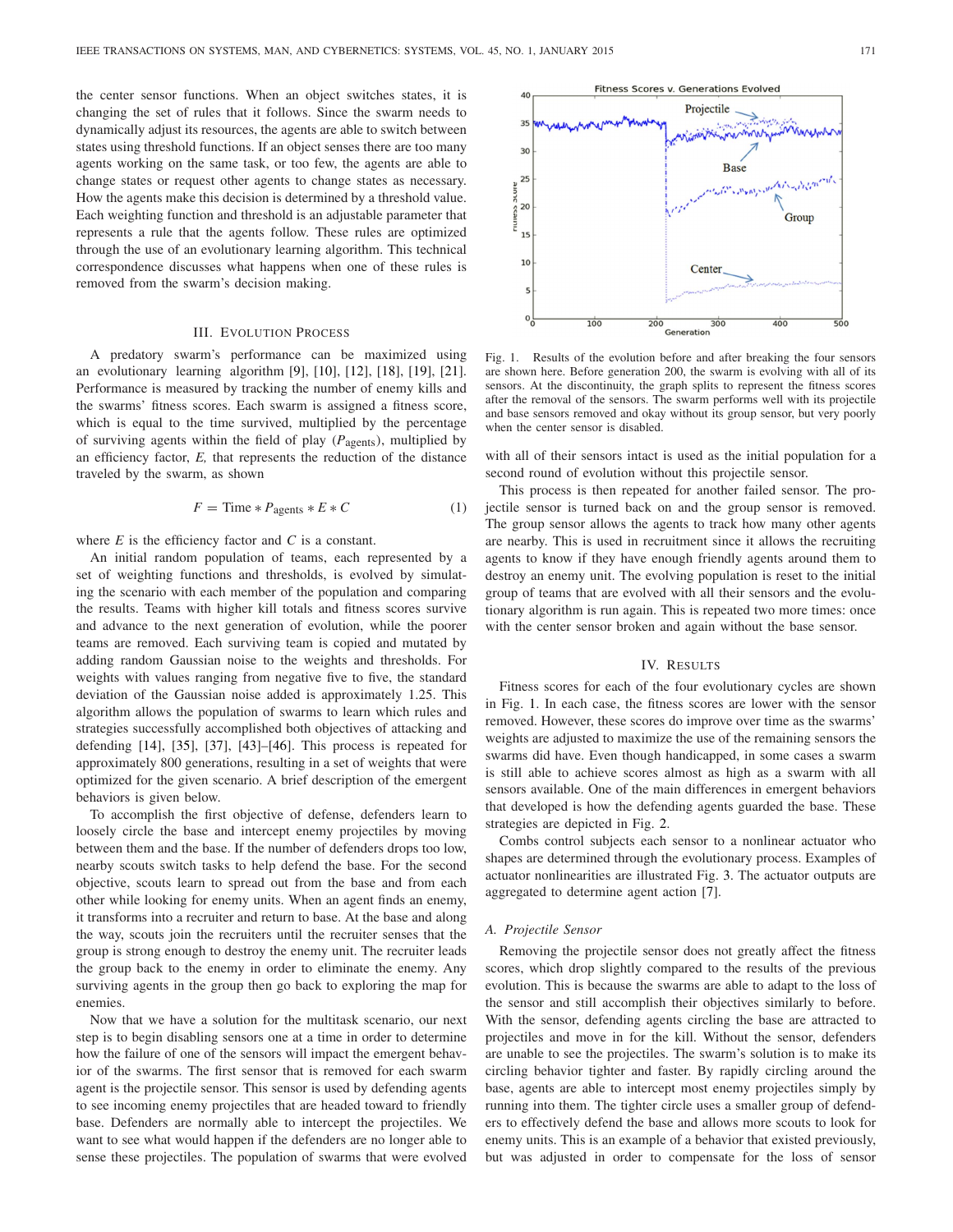

Fig. 2. This figure demonstrates the emergent behavior of defending agents evolved with different sensors disabled. (a) Tight ring formed when the projectile sensor is removed. (b) Attackers forming groups before scouting because the group sensor is off. (c) Ring formed around a group of replacement scouting agents when the center sensor is disabled. (d) Mob of defenders surrounding the base with the base sensor broken.



Fig. 3. Without the projectile sensor, the swarms adapt by tightening the ring around the base and speeding up their rotations. In the first graph, the old strategy is represented by the solid line and the new function is the dotted line. Initially, the "sweet spot" that the defenders converged to was around 50. This is lowered by evolutionary adaptation to a radius of 40 by the new method. In second graph, the speed at the "sweet spot" (40) from a little under four to almost five.

function. The behavior of the scouts and recruiters remains the same, since their task does not involve defending the base from projectiles.

#### *B. Group Sensor*

The group sensor is proven to have more of an effect on the swarms' behavior. This sensor is crucial for the recruitment techniques developed previously since it allows recruiters to count the number of nearby agents. When this ability is taken away, the agents are no longer able to determine if their group is large enough to destroy an enemy. Through the evolutionary process, the swarms respond by modifying their strategy. Instead of scouts spreading out, over time the scouts form up in clumps and scout in groups. This removes the need for recruiters to return to the base to find other agents. When an enemy is found by a group, recruitment is no longer needed. Instead, assuming a group of at least three agents, the group can simply move in immediately and destroy the enemy. The defensive strategy remains the same, but with a smaller number of defenders to allow more scouts to explore. Compared to the original evolution, scores drop since the effectiveness of the search is reduced when the scouts search in groups. However, considering the previous recruitment strategy no longer works at all, this emergent behavior is



Fig. 4. Since the group sensor is disabled, the swarms have to adapt. Originally, scouts are repelled from each other. The value of the solid line is positive (indicating attraction) at small distances. However, since the agents are repelled at larger distances, the agents should never get close enough to each other for that to matter. The new function causes agents to be more attracted to each other. At large distances the attraction is weak, but still positive, and increases as the agents move closer. The second graph shows how many defenders the base is expecting. The swarm learns to use a smaller number of defenders in order to allow more agents to explore.

a reasonable alternative and allows the swarm to still find and destroy enemy units while maintaining the previous defensive strategy of surrounding the base in a rotating ring. The evolved graphs are shown in Fig. 4.

### *C. Center Sensor*

When the center sensor is removed, the swarm scores drop off drastically. The center sensor is of foundational importance for the swarm mission. Without it, there is nothing to prevent exploring agents from wandering off the edge of the map. Since the swarm is unable to perform well in its task of finding and destroying enemies, it focuses on the second task of defending its base. The unexpected emergent behavior that develops from evolving without this sensor is the clumping of scouts in the base. When the simulation begins, some of the scouts form groups and begin searching, but most of the scouts form one large group and converge right on top of the base. These scouts, while not scouting, are used as reserves to replace destroyed defenders. The defending ring is similar to before, but with a much larger radius and a group of eight evenly spaced defenders surrounds the base. As the defenders detonate to take out incoming projectiles, they are replaced by scouts in the base. The defenders are far enough away from other defenders and the base (which is full of scouts) so that detonations do not take out any friendly units. This strategy allows a large portion of the swarm to stay defending the base which keeps the base alive for as long as possible. While the swarm is unable to properly complete both objectives, this modification does allow the swarm to perform well in at least one mission objective. The evolved graphs are shown in Fig. 5.

## *D. Base Sensor*

Without the base sensor, the swarms are able to still achieve fitness scores on par with previous results. Since the defenders are unable to sense the base, the previous rotating ring strategy is impossible. To compensate for this loss, the defenders form a mob and surrounded the base. The defenders also learn to spread out from each other instead of linking up in the circling method. Previously, defenders used the attraction from the base sensor to stay close to the base. After evolution, the swarm learns to use the center sensor to accomplish the same objective by pulling in defenders that wander off more than 50 units away. This group of randomly moving defenders makes it difficult for enemy projectiles to reach the base, even though it is not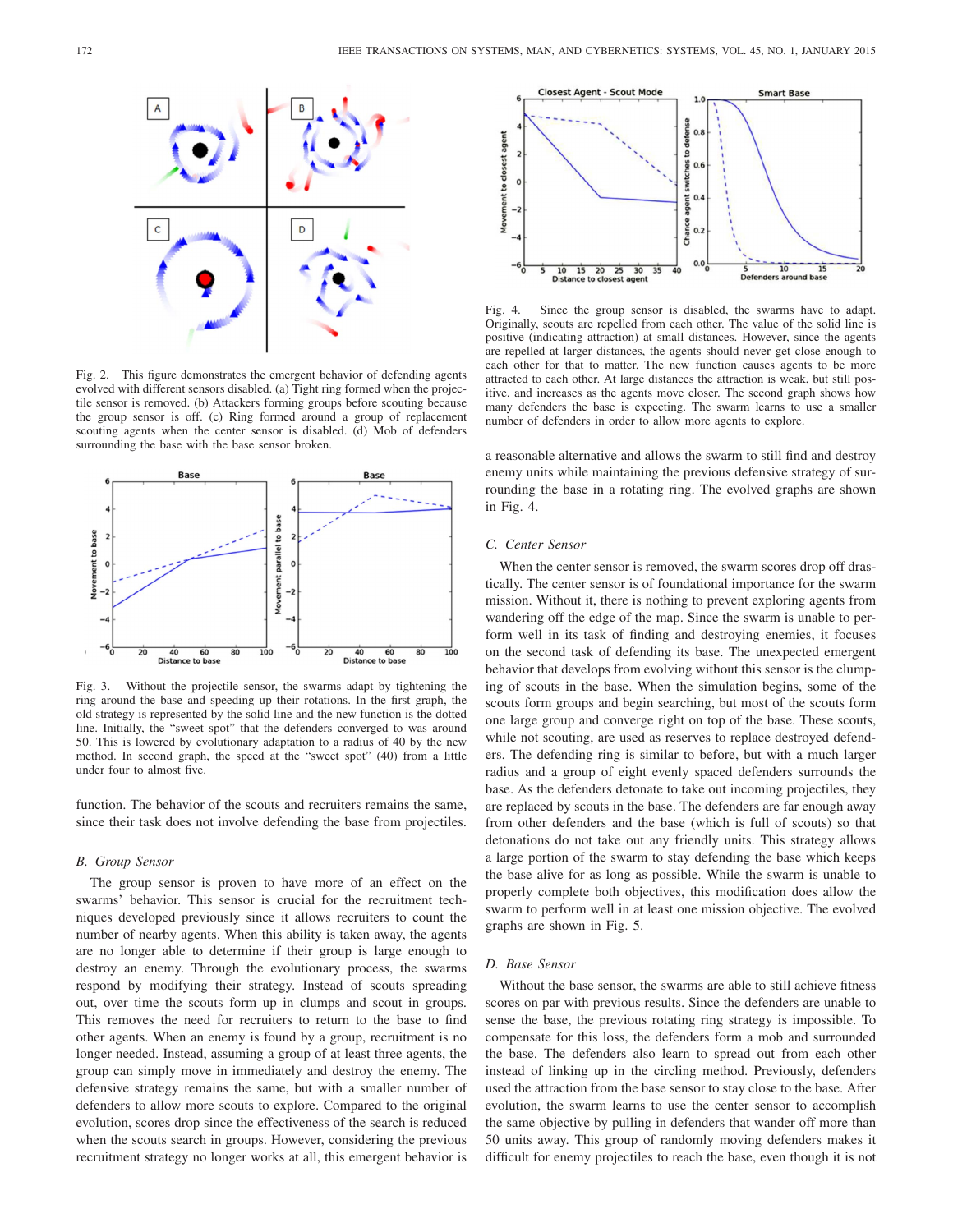

Fig. 5. These graphs look similar to those in Fig. 4. However, there are some significant differences. In the first graph, the new strategy developed without the center sensor is represented by the dotted line. Scouting agents are always attracted to each other since the function is positive for all distances, including an attraction of 1.5 at the maximum distance of 40. This is a much stronger attraction than that in Fig. 4. Also, the second graph shows how the swarms have learned to use fewer defenders, even less than when the group sensor is removed.



Fig. 6. These graphs represent some of the changes in rules that develop when the base sensor is turned off. The first graph shows how defenders react with respect to other agents. Initially, defenders are attracted to the "sweet spot" at the zero-crossing of the graph: around 30 units away. After evolving without the base sensor, the defenders learn to spread out and are always repelled based on the negative value of the function. The second graph shows the changes in the center sensor. Initially the sensor pulls back defenders that get more the 250 units away from the base. After evolution, the defenders are kept in a tighter radius of closer to 50.

as efficient as the ring strategy. The scouting and recruiting methods are not affected by the loss of the base sensor, so overall fitness scores remain high. The evolved graphs are shown in Fig. 6.

# V. CONCLUSION

We have shown that while decreasing a trained swarm's abilities will negatively affect its performance, an evolutionary algorithm can allow the swarm to learn a new strategy that utilizes its remaining strengths*.* In four separate cases, a swarm is evolved to complete a multiobjective task, each time with the loss of one sensor. Sometimes an emergent behavior is refined to maintain swarm performance. An example of this is when the rotating defenders form a smaller, tighter circle around the base to better defend it when their projectile sensors were removed. Other times, a completely different strategy emerges, such as when scouts began exploring in groups to remove any need for recruitment. Also, if a swarm is unable to accomplish one objective due to sensor loss, then it would put more of its focus into the other objective. For instance, disabling the center sensor greatly reduces the swarm's ability to search for enemies so instead the swarm began to keep a large percentage of its agents near

the base in order to survive for as long as possible. In each case, even though the fitness scores drop initially, the swarms are able to use other sensors in order to at least partially compensate for the sensor reduction.

The Python code used for these simulations is available online at NeoSwarm.com [42].

#### ACKNOWLEDGMENT

The authors would like to thank Baylor University, the Applied Research Laboratory at the Pennsylvania State University, and especially the Office of Naval Research's University Laboratory Initiative for funding for this technical correspondence.

#### **REFERENCES**

- [1] E. Bonabeau, M. Dorigo, and G. Theraulaz, *Swarm Intelligence: From Natural to Artificial Systems*. New York, NY, USA: Oxford Univ. Press, 1999.
- [2] E. Bonabeau and C. Meyer, "Swarm intelligence: A whole new way to think about business," *Harvard Bus. Rev.*, vol. 79, no. 5, pp. 106–115, 2001.
- [3] A. K. Das, R. J. Marks, M. El-Sharkawi, P. Arabshahi, and A. Gray, "The minimum power broadcast problem in wireless networks: An ant colony system approach," in *Proc. IEEE CAS Workshop Wireless Commun. Netw.*, 2002, pp. 5–6.
- [4] I Kassabalidis, M. A. El-Sharkawi, R. J. Marks, P. Arabshahi, and A. A. Gray, "Adaptive-SDR: Adaptive swarm-based distributed routing," in *Proc. IEEE Int. Joint Conf. Neural Netw. (IJCNN)*, vol. 1. Honolulu, HI, USA, 2002, pp. 351–354.
- [5] J. Roach, R. J. Marks, II, and B. B. Thompson, "Tactical task allocation and resource management in non-stationary swarm dynamics," in *Proc. Int. Joint Conf. Neural Netw. (IJCNN),* Dallas, TX, USA, Aug. 2013, pp. 1–5.
- [6] J. H. Roach, B. B. Thompson, and R. J. Marks, II. (2014, Aug. 25). *Mapping an Underwater Minefield with a Multi-State Swarm and the Effects of Swarm Size on Performance* [Online]. Available: http://robertmarks.org/REPRINTS/ 2013\_Mapping an Underwater Minefield with a Multi-State Swarm and the Effects of Swarm Size on Performance.pdf
- [7] J. Roach, W. Ewert, R. J. Marks, II, and B. B. Thompson, "Unexpected emergent behaviors from elementary swarms," in *Proc. IEEE 45th Southeastern Symp. Syst. Theory (SSST)*, Waco, TX, USA, Mar. 2013, pp. 41–50.
- [8] I. Gravagne and R. Marks, II, "Emergent behaviors of protector, refugee, and aggressor swarms," *IEEE Trans. Syst., Man, Cybern. B, Cybern.*, vol. 37, no. 2, pp. 471–476, Apr. 2007.
- [9] Z. Yuan, "Continuous optimization algorithms for tuning real and integer parameters of swarm intelligence algorithms," in *Proc. ANTS 7th Int. Conf. Swarm Intell.*, Berlin, Germany, 2010, pp. 203–214.
- [10] M. Clerc and J. Kennedy, "The particle swarm-Explosion, stability, and convergence in a multidimensional complex space," *IEEE Trans. Evol. Comput.*, vol. 6, no. 1, pp. 58–73, Feb. 2002.
- [11] W. Ewert, R. J. Marks, II, B. B. Thompson, and A. Yu, "Evolutionary inversion of swarm emergence using disjunctive combs control," *IEEE Trans. Syst., Man, Cybern., Syst.*, vol. 43, no. 5, pp. 1063–1076, Sep. 2013.
- [12] W. E. Combs, "Reconfiguring the fuzzy rule matrix for large time-critical applications," in *Proc. 3rd Annu. Int. Conf. Fuzzy-Neural Appl. Syst. Tools*, Nashua, NH, USA, Nov. 1995, pp. 18.1–18.7.
- [13] J. E. Ervin and S. E. Alptekin, "Combs method used in an intuitionistic fuzzy logic application," in *Applications of Fuzzy Sets Theory.* Berlin, Germany: Springer, 2007, pp. 306–312.
- [14] W. E. Combs, "Method and system for controlling command execution," U.S. Patent 7 577 870, Aug. 18, 2009.
- [15] W. E. Combs and J. E. Andrews, "Combinatorial rule explosion eliminated by a fuzzy rule configuration," *IEEE Trans. Fuzzy Syst*., vol. 6, no. 1, pp. 1–11, Feb. 1998.
- [16] S. Dick, A. Kandel, and W. E. Combs, "Comments on 'Combinatorial rule explosion eliminated by a fuzzy rule configuration'," *IEEE Trans. Fuzzy Syst.,* vol. 7, no. 4, pp. 475–478, Aug. 1999.
- [17] J. M. Mendel, Q. Liang, and W. E. Combs, "Comments on 'Combinatorial rule explosion eliminated by a fuzzy rule configuration'," *IEEE Trans. Fuzzy Syst.*, vol. 7, no. 3, pp. 369–373, Jun. 1999.